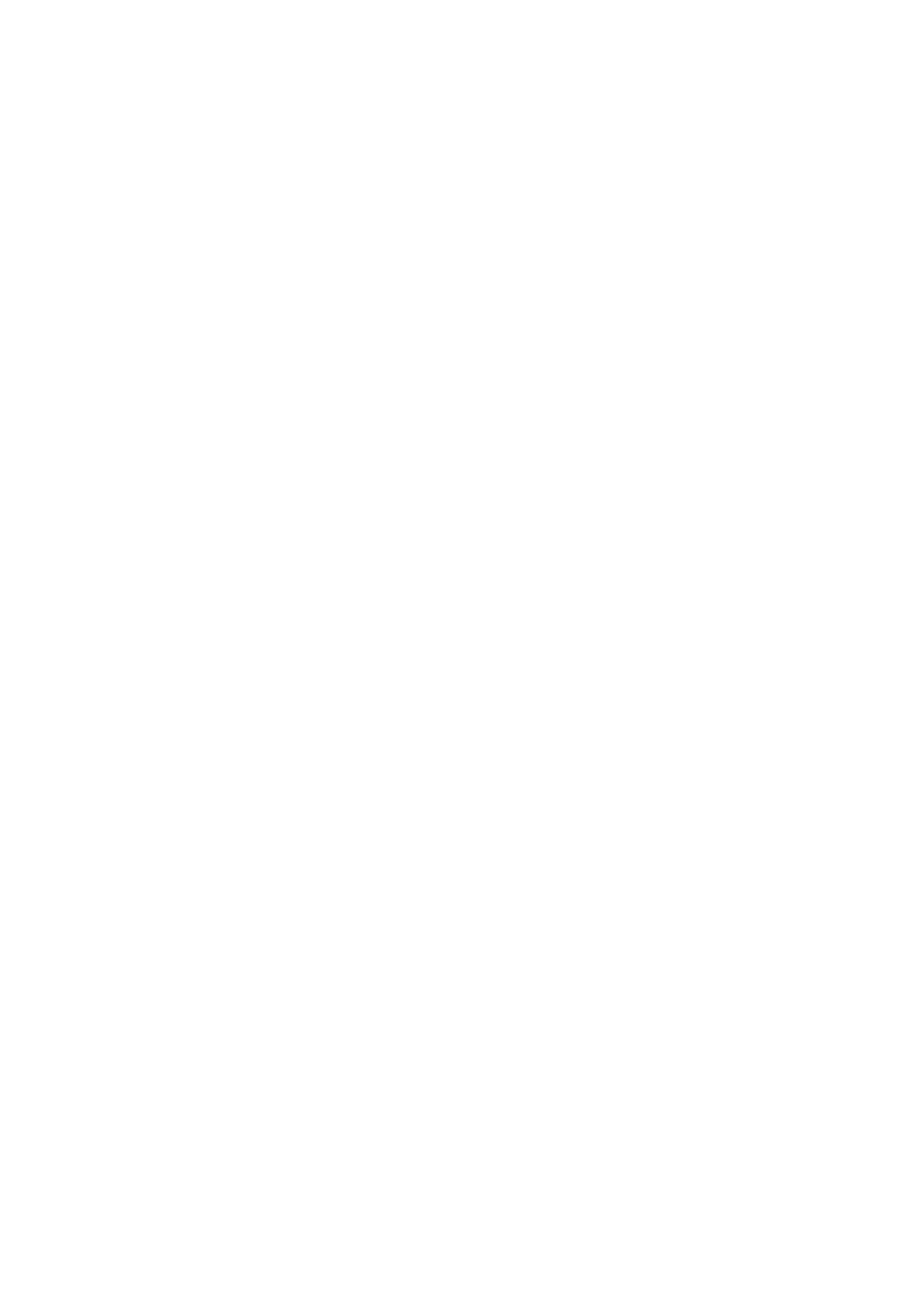nationalgrid

# **Richborough Connection Project**

**Volume 8**

## **Document 8.22**

## **Applicant's Response to issues raised at the Open Floor Hearing Held on 27th July 2016**

National Grid National Grid House Warwick Technology Park Gallows Hill **Warwick** CV34 6DA

August 2016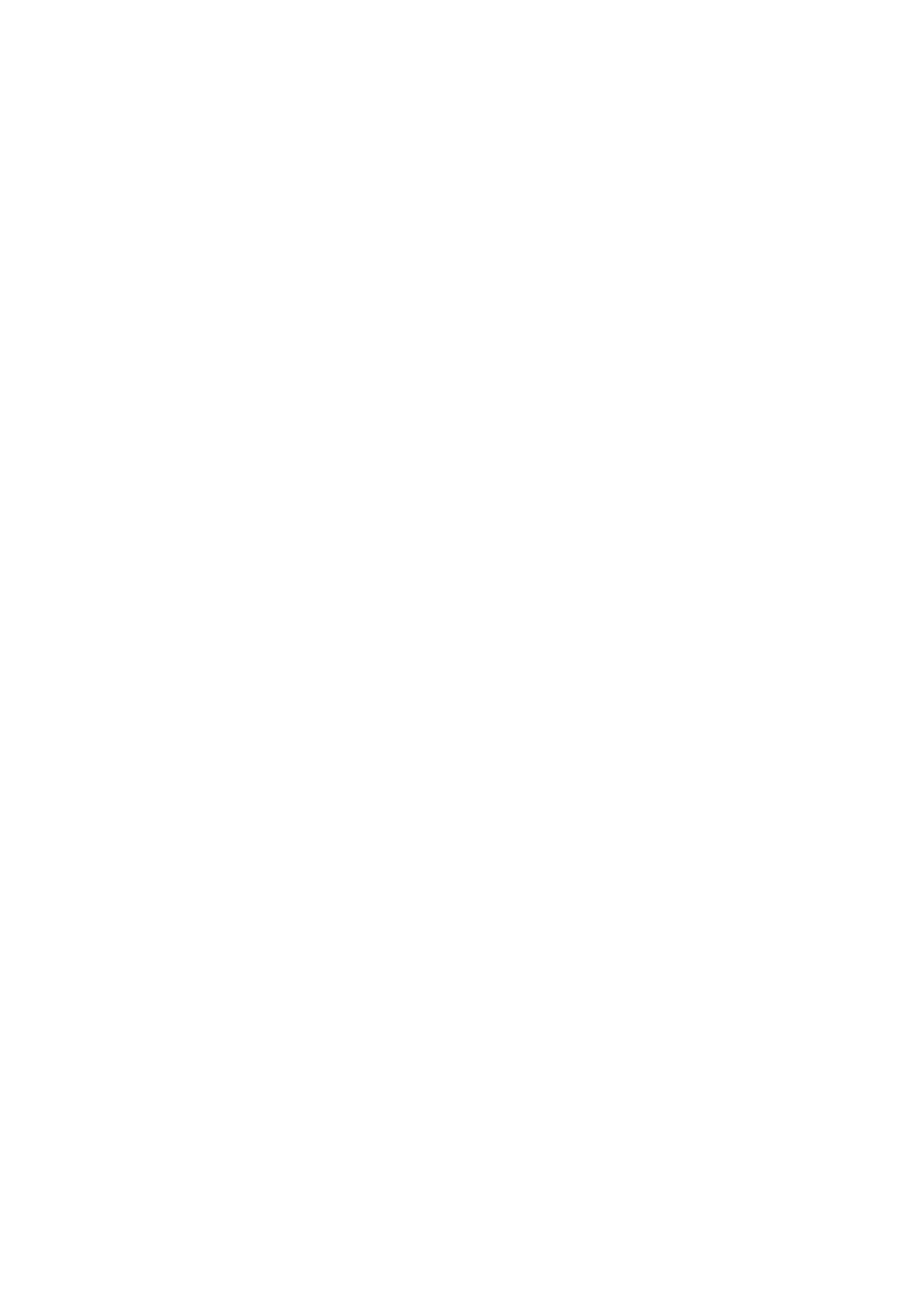#### Table of Contents

| 1.  | <b>ABOUT THIS DOCUMENT</b> |     |
|-----|----------------------------|-----|
| 1.1 | Introduction               |     |
| 2.  | THE APPLICANTS RESPONSE    | - 2 |

### List of Appendices

Appendix A Actions 7 and 8 - Response to Howard Selfe on engineering constraints that mean we cannot avoid Kemberland Woods altogether.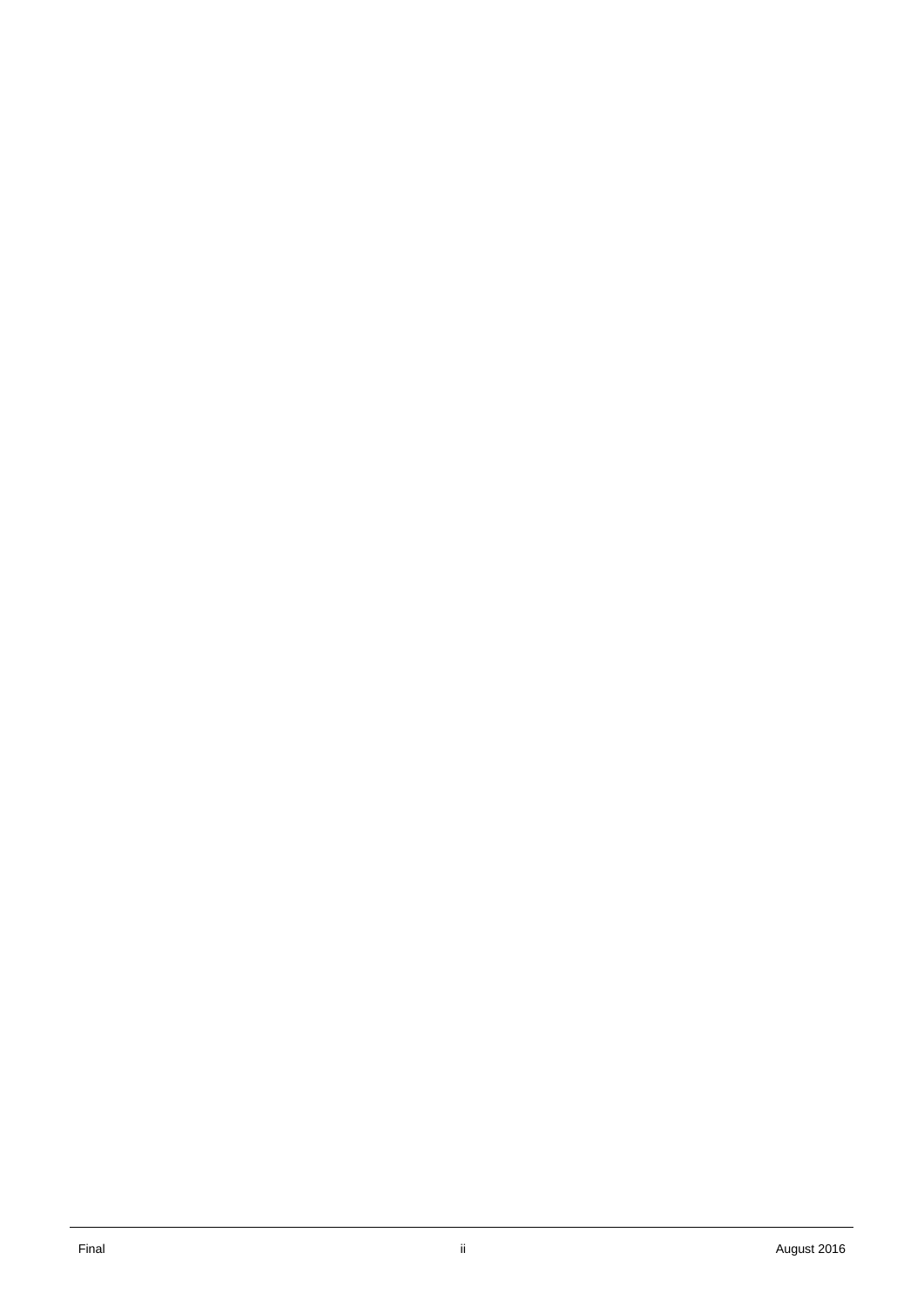### <span id="page-6-0"></span>**1. ABOUT THIS DOCUMENT**

#### <span id="page-6-1"></span>**1.1 Introduction**

- 1.1.1 This note has been produced in response to issues arising from the Open Floor Hearing held at Canterbury Cathedral Lodge on 27th July 2016.
- 1.1.2 The Applicants response to the issues raised are set out in section 2 of this document and where necessary further information had been appended to this document.
- 1.1.3 Please note the actions taken were noted by National Grid and not the Examining Authority.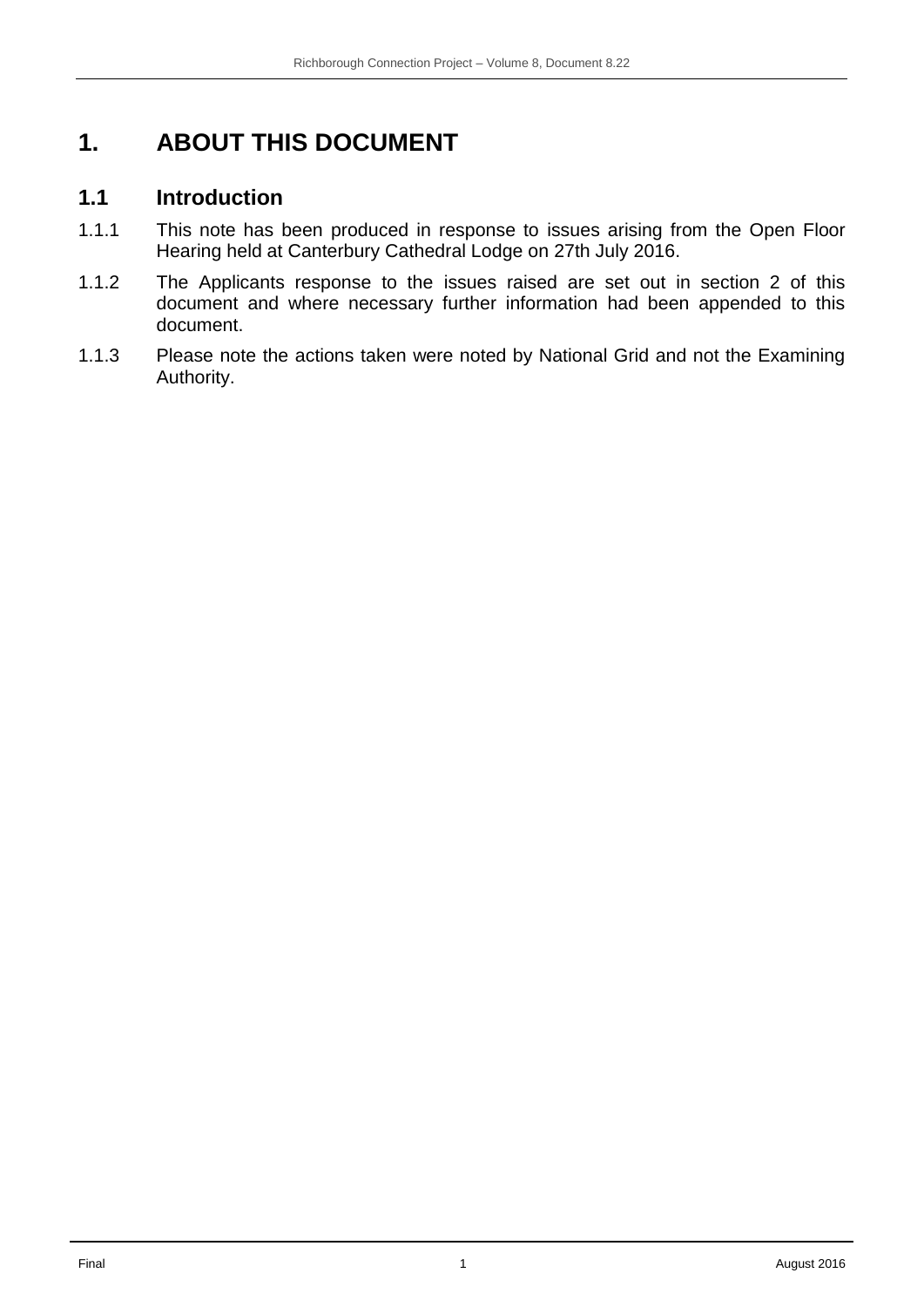## <span id="page-7-0"></span>**2. THE APPLICANTS RESPONSE**

| <b>Action</b><br>No. | <b>National Grid's</b><br>description                                              | <b>Response</b>                                                                                                                                                                                                                                                                                                                                                                                                                                                               |
|----------------------|------------------------------------------------------------------------------------|-------------------------------------------------------------------------------------------------------------------------------------------------------------------------------------------------------------------------------------------------------------------------------------------------------------------------------------------------------------------------------------------------------------------------------------------------------------------------------|
| 1                    | Respond to Alan Holden<br>suggestion re PX line<br>and route corridor<br>selection | National Grid does not agree with the comments made by<br>Mr Holden on behalf of Broad Oak Preservation Society<br>with regard to the removal of the UK Power Networks PX<br>132kV overhead line, and his assertion that the line would<br>have been removed regardless of whether the North or<br>South corridor was identified as the preferred corridor for<br>the Richborough Connection project.                                                                         |
|                      |                                                                                    | The principal constraints to routeing an overhead line<br>between Canterbury North 400kV Substation and<br>Richborough 400kV Substation were identified as<br>settlements, areas of woodland, water bodies and marsh,<br>environmental designations, planning policy and existing<br>overhead lines. The Route Corridor Study (RCS) (Doc<br>7.5) identified two route corridor options.                                                                                       |
|                      |                                                                                    | The North Corridor was identified as a corridor of land<br>(approximate length 19.6km) that followed the existing<br>132kV overhead line (the PX route) from Richborough to<br>Canterbury. Within the North Corridor two scenarios were<br>considered:                                                                                                                                                                                                                        |
|                      |                                                                                    | Scenario 1 included the retention of the existing PX<br>$\bullet$<br>route 132kV overhead line from Richborough to<br>Canterbury and development of a new 400kV<br>overhead line to the North and/or South of the<br>existing overhead lines in the corridor.<br>Scenario 2 followed the same corridor as above but<br>assumed the removal of the existing PX route 132kV<br>overhead line from Richborough to Canterbury<br>following construction of the new overhead line. |
|                      |                                                                                    | For scenario 2, additional 132kV equipment is required to<br>provide an equivalent function to the 132kV distribution<br>network PX route to be dismantled.                                                                                                                                                                                                                                                                                                                   |
|                      |                                                                                    | The South Corridor was identified as a corridor of land<br>(approximate length 19.5km) that followed an alternative<br>route to Canterbury in the southern part of the study area,<br>running to the north of Ash and Wickhambreaux and<br>approaching Canterbury North 400/132kV Substation to the<br>west of Fordwich. Removal of the 132kV PX overhead line<br>between Richborough and Canterbury was not proposed as                                                      |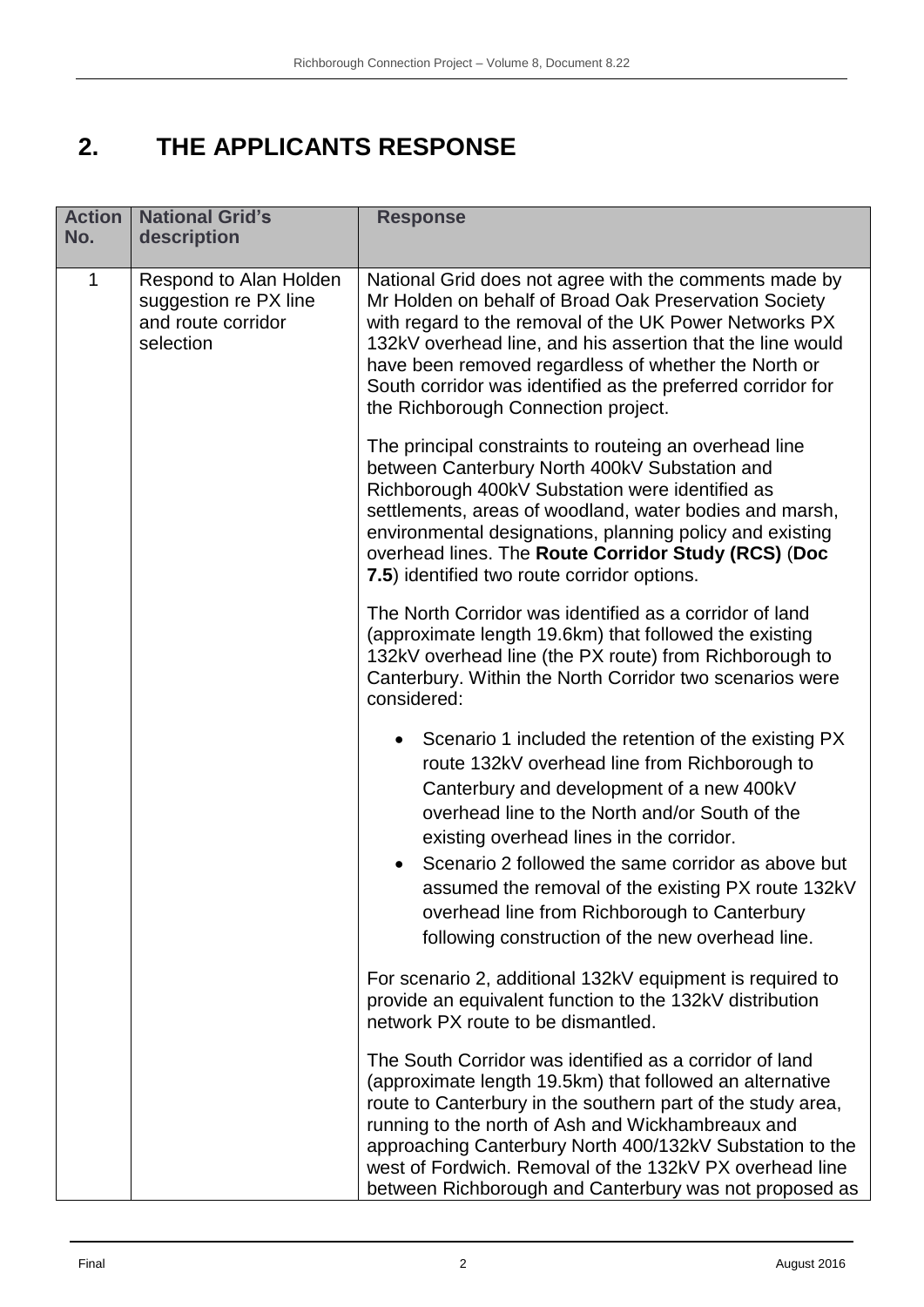| <b>Action</b><br>No. | <b>National Grid's</b><br>description                                                                                                                                             | <b>Response</b>                                                                                                                                                                                                                                                                                                                                                                                                                                                                                                                                                                                   |
|----------------------|-----------------------------------------------------------------------------------------------------------------------------------------------------------------------------------|---------------------------------------------------------------------------------------------------------------------------------------------------------------------------------------------------------------------------------------------------------------------------------------------------------------------------------------------------------------------------------------------------------------------------------------------------------------------------------------------------------------------------------------------------------------------------------------------------|
|                      |                                                                                                                                                                                   | part of the South Corridor.                                                                                                                                                                                                                                                                                                                                                                                                                                                                                                                                                                       |
|                      |                                                                                                                                                                                   | In addition, for the Route Corridor stage of the project, no<br>guarantee could be given by National Grid over the removal<br>of the 132kV PX overhead line route as it is not owned by<br>National Grid and as a result required further discussions<br>with UK Power Networks over the works that would be<br>required to ensure the ongoing integrity their network<br>should the line be removed. The removal of the 132kV line<br>was confirmed and agreement in principle with UK Power<br>Networks was detailed in the Preferred Connection Option<br>and Route Corridor Report (Doc 7.6). |
|                      |                                                                                                                                                                                   | The south corridor, for the most part, contained no existing<br>overhead infrastructure and would therefore be subject to a<br>greater scale of change and greater adverse effects. Whilst<br>it was a consideration that the line could be removed, the<br>presence of an existing, albeit smaller overhead line in the<br>north corridor as opposed to the south corridor, was a factor<br>in determining that the north corridor was the preferred<br>option to take forward.                                                                                                                  |
| $\overline{2}$       | Respond to Alan<br>Holden's concerns over<br>traffic during construction<br>works at specific<br>locations                                                                        | A response to this point raised in the Open Floor Hearing is<br>included in National Grid's response to Broad Oak<br>Preservation Society's Written Representation (section 3.1<br>of Doc 8.13), submitted at deadline 3.                                                                                                                                                                                                                                                                                                                                                                         |
| 3                    | <b>Response to Christine</b><br>Jenkins of Nethergong<br>Camping re extent of<br>works in the vicinity of<br>camp site, likely duration,<br>and liaison in the event<br>of delays | The Indicative Construction Programme (Doc 5.4.3J(A))<br>is based on National Grid's experience of overhead line<br>projects across England and Wales and factors in the<br>potential for foreseeable delays. The Indicative Construction<br>Programme is based on a number of constraints, which are<br>described in Table 3.1 of the Environmental Statement<br>(ES) Doc. 5.2.                                                                                                                                                                                                                  |
|                      |                                                                                                                                                                                   | Once the main works contractor is appointed, a detailed<br>construction programme will be developed.                                                                                                                                                                                                                                                                                                                                                                                                                                                                                              |
|                      |                                                                                                                                                                                   | Delays could result from a number of unforeseen or<br>uncontrollable events such as poor weather conditions,<br>flooding, unearthing of human remains or discovery of<br>unexploded ordnance. Such delays could cause the timing<br>of tasks shown in the Indicative Construction Programme to<br>change.                                                                                                                                                                                                                                                                                         |
|                      |                                                                                                                                                                                   | In the vicinity of Nethergong Campsite, construction<br>activities comprise bellmouth construction (BM28 and<br>BM29), installation of an access road, undergrounding of a                                                                                                                                                                                                                                                                                                                                                                                                                        |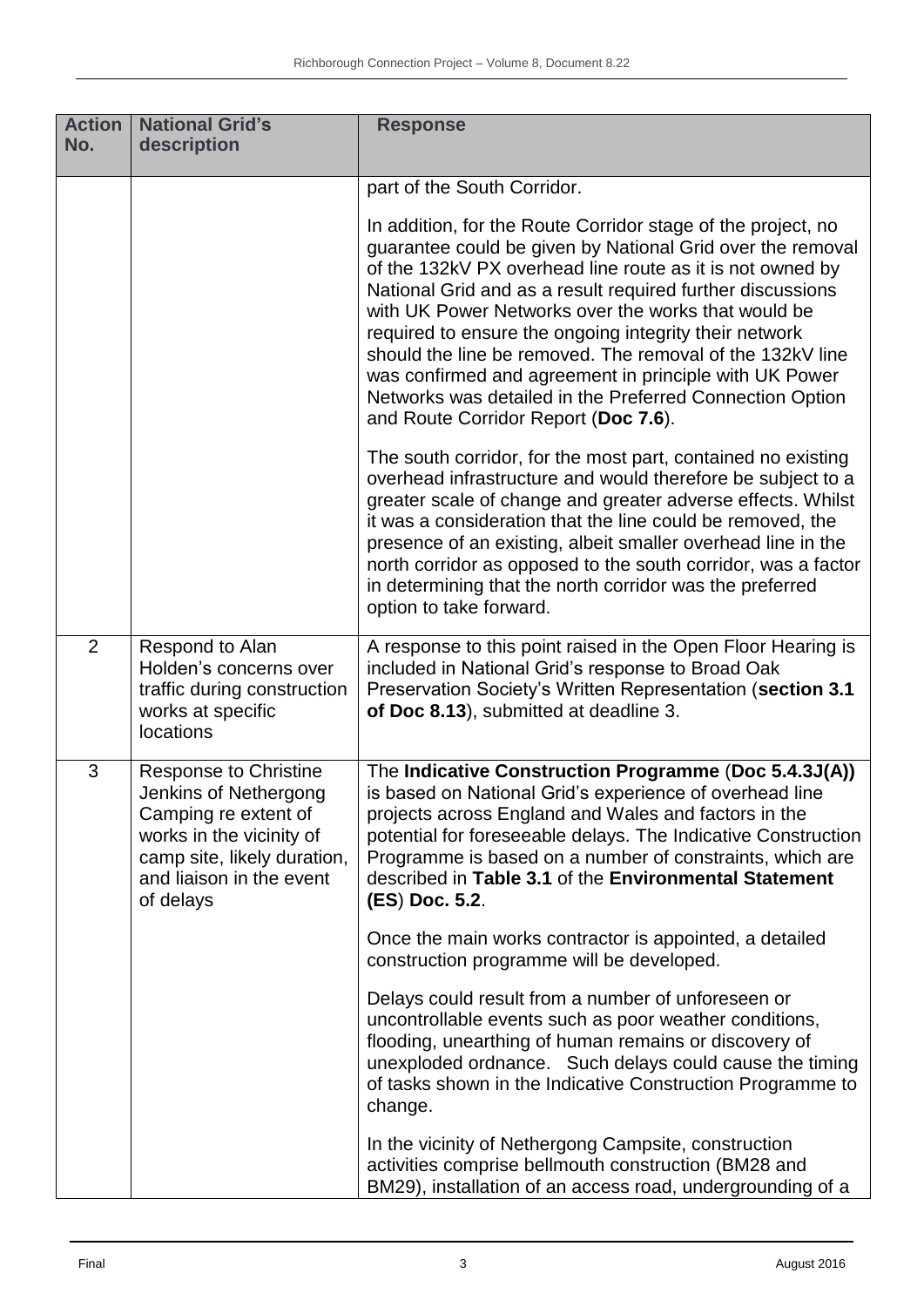| <b>Action</b><br>No. | <b>National Grid's</b><br>description                                                                                       | <b>Response</b>                                                                                                                                                                                                                                                                                                                                                                                                                                                                                                                                                                                                                                                                                                                                                   |
|----------------------|-----------------------------------------------------------------------------------------------------------------------------|-------------------------------------------------------------------------------------------------------------------------------------------------------------------------------------------------------------------------------------------------------------------------------------------------------------------------------------------------------------------------------------------------------------------------------------------------------------------------------------------------------------------------------------------------------------------------------------------------------------------------------------------------------------------------------------------------------------------------------------------------------------------|
|                      |                                                                                                                             | UK Power Networks 11kV overhead line, and construction<br>of pylons PC26, PC27 and PC28.                                                                                                                                                                                                                                                                                                                                                                                                                                                                                                                                                                                                                                                                          |
|                      |                                                                                                                             | The Indicative Construction Programme provides indicative<br>timescales for the undergrounding of the UK Power<br>Networks 11kV overhead line (late quarter 4 in 2017) and<br>construction of pylons PC26 - PC28 (first part of quarter 1<br>in 2018 for pylon PC27, second part of quarter 2 in 2018 for<br>pylon PC 28, and the start of quarter 2 in 2018 for pylon<br>PC26), as shown at lines 313, 332, 333 and 338.                                                                                                                                                                                                                                                                                                                                         |
|                      |                                                                                                                             | Following completion of the erection of pylons PC26 -<br>PC28, the conductors between pylons PC24 to PC28 will be<br>strung during the middle of quarter 3 2018, as illustrated at<br>line 346 of the Indicative Construction Programme.                                                                                                                                                                                                                                                                                                                                                                                                                                                                                                                          |
|                      |                                                                                                                             | Any unforeseen delay could be of a short or long-term<br>duration. For short-term delays, work would cease and<br>recommence as soon as possible. For long-term delays,<br>such as severe flooding, then it may be that work would<br>stop and recommence some weeks later once the flooding<br>had subsided. In such cases, the contractor would change<br>the sequence of activities and work elsewhere on the<br>project.                                                                                                                                                                                                                                                                                                                                      |
|                      |                                                                                                                             | Once a detailed contractor's programme is in place,<br>National Grid will be able to confirm dates and further<br>details. Notification would be either via an Agricultural<br>Liaison Officer (as detailed in response to action 48 of the<br>DCO Issue Specific Hearing on 28 July 2016) or through<br>the community relations agency as detailed in section 2.10<br>of the Construction Environmental Management Plan<br>(Doc. 5.4.3C(A)).                                                                                                                                                                                                                                                                                                                     |
| 4                    | <b>Response to Christine</b><br>Jenkins of Nethergong<br>Camping re concerns<br>about flooding around<br>campsite and house | Flood risk, both to the proposed development and to off-site<br>receptors/third parties such as Nethergong Camping, is<br>addressed in National Grid's Flood Risk Assessment<br><b>(FRA) (Doc 5.4.13A).</b> The FRA considered flood risk<br>during construction, operation and decommissioning of the<br>overhead lines. All potential sources of flood risk were<br>considered. A number of flood risk management measures<br>were proposed in the FRA (Table 13A. 7-1 of Doc<br>5.4.13A), which will be secured through Requirement 5<br>(Construction Environmental Management Plan) of the<br>Development Consent Order.<br>Nethergong Campsite was considered specifically in the<br><b>FRA</b> as one of the fifteen third party receptors identified that |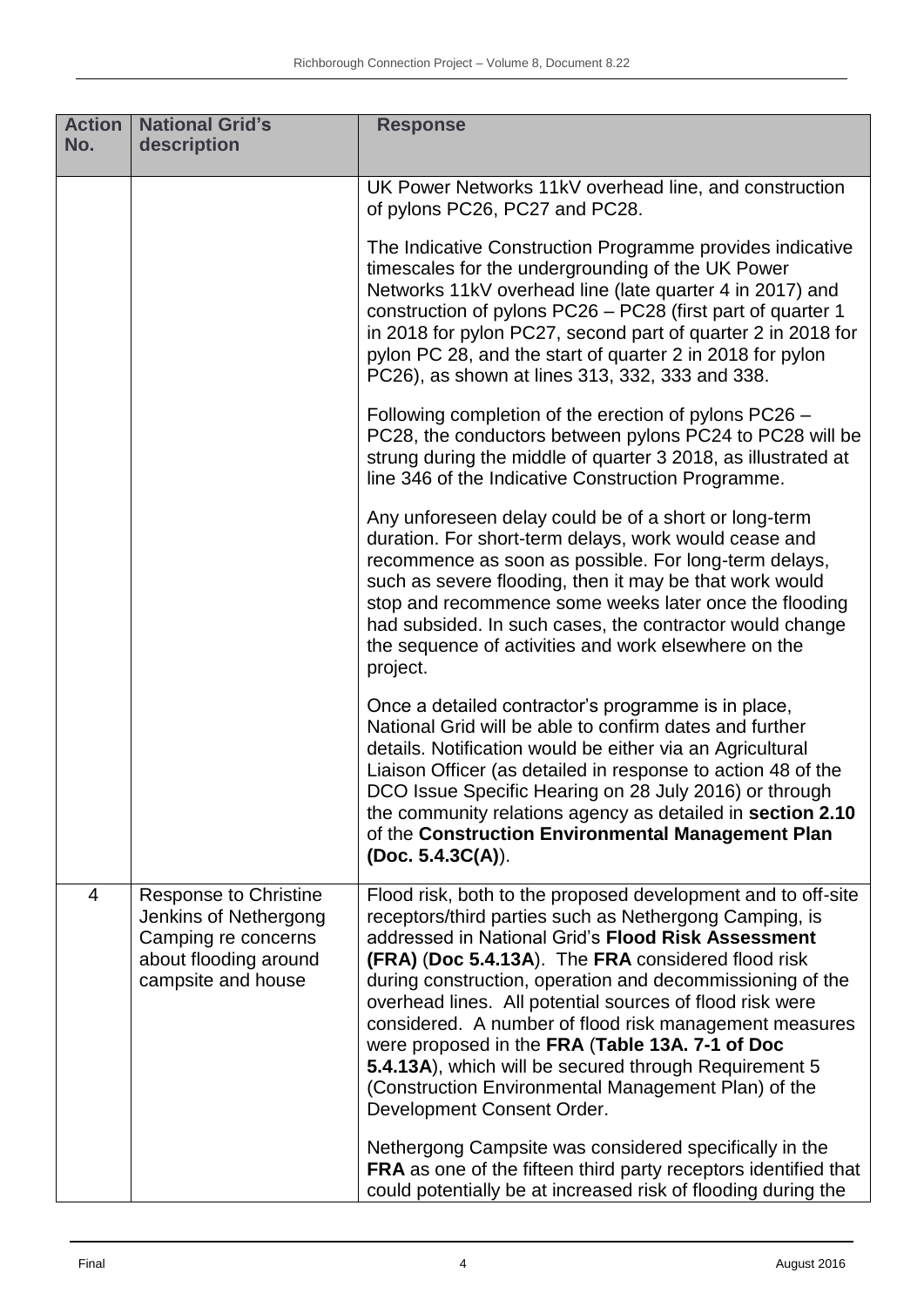| <b>Action</b><br>No. | <b>National Grid's</b><br>description | <b>Response</b>                                                                                                                                                                                                                                                                                                                                                                                                                                                                                                                                                                                                                                                                                                                                                                                                                                                                                                                               |
|----------------------|---------------------------------------|-----------------------------------------------------------------------------------------------------------------------------------------------------------------------------------------------------------------------------------------------------------------------------------------------------------------------------------------------------------------------------------------------------------------------------------------------------------------------------------------------------------------------------------------------------------------------------------------------------------------------------------------------------------------------------------------------------------------------------------------------------------------------------------------------------------------------------------------------------------------------------------------------------------------------------------------------|
|                      |                                       | construction phase of the proposed development (see<br>Receptor 14 in Figure 8d of the FRA). As stated in<br>Sections 6.3.25 to 6.3.27 of the FRA, a detailed review of<br>the individual properties and development activities was<br>undertaken to assess the source and pathway to each<br>receptor, as presented in Annex 13A.3 of the FRA.                                                                                                                                                                                                                                                                                                                                                                                                                                                                                                                                                                                               |
|                      |                                       | Nethergong Campsite was identified as one of seven<br>receptors for which additional location specific flood risk<br>mitigation would be implemented during the construction<br>phase to ensure no increase in flood risk. The proposed<br>mitigation takes the form of avoiding any raised structures<br>within the floodplain in the vicinity, as set out in Annex<br>13A.3 of the FRA. The locations in which specific flood risk<br>mitigation is required are shown in Figure 9c of the FRA,<br>and discussed further under Item 4 of Table 13A 7-1 of the<br>FRA. It should be noted that the campsite is located to the<br>south of the embanked Sarre Penn watercourse, whereas<br>the proposed development is all located to the north.                                                                                                                                                                                              |
|                      |                                       | On the basis of the additional mitigation, together with the<br>mitigation proposed throughout the Order limits to address<br>floodplain storage, compartmentalisation and watercourse<br>conveyance, it is concluded that there would be negligible<br>change in the risk of flooding to Nethergong Campsite as a<br>result of construction activities associated with the proposed<br>development. Any increase in flood risk associated with the<br>permanent infrastructure, i.e. the overhead lines<br>themselves, was scoped out of the assessment, as agreed<br>with the Environment Agency. The justification for this<br>approach is set out in Sections 6.2.1 to 6.2.4 of the FRA.                                                                                                                                                                                                                                                  |
|                      |                                       | National Grid has tried to liaise with the Jenkins on flooding<br>issues raised in their representations in order to address<br>their concerns. On 22 June 2016, National Grid emailed the<br>Jenkins' land agent to say that they had spoken to Mrs<br>Jenkins at the preliminary meeting and that she wanted to<br>discuss flooding issues as she had not raised them<br>previously, and had asked us to arrange a meeting through<br>him. We asked the agent to provide a list of issues to<br>discuss so that we could provide the appropriate<br>information and personnel. The agent was asked to speak<br>to his client and suggest availability for a meeting in mid-<br>July. No response has yet been received in relation to this<br>issue, however National Grid would be happy to have a<br>further meeting with the Jenkins to discuss further any<br>concerns they have with regard to flooding or indeed any<br>other issues. |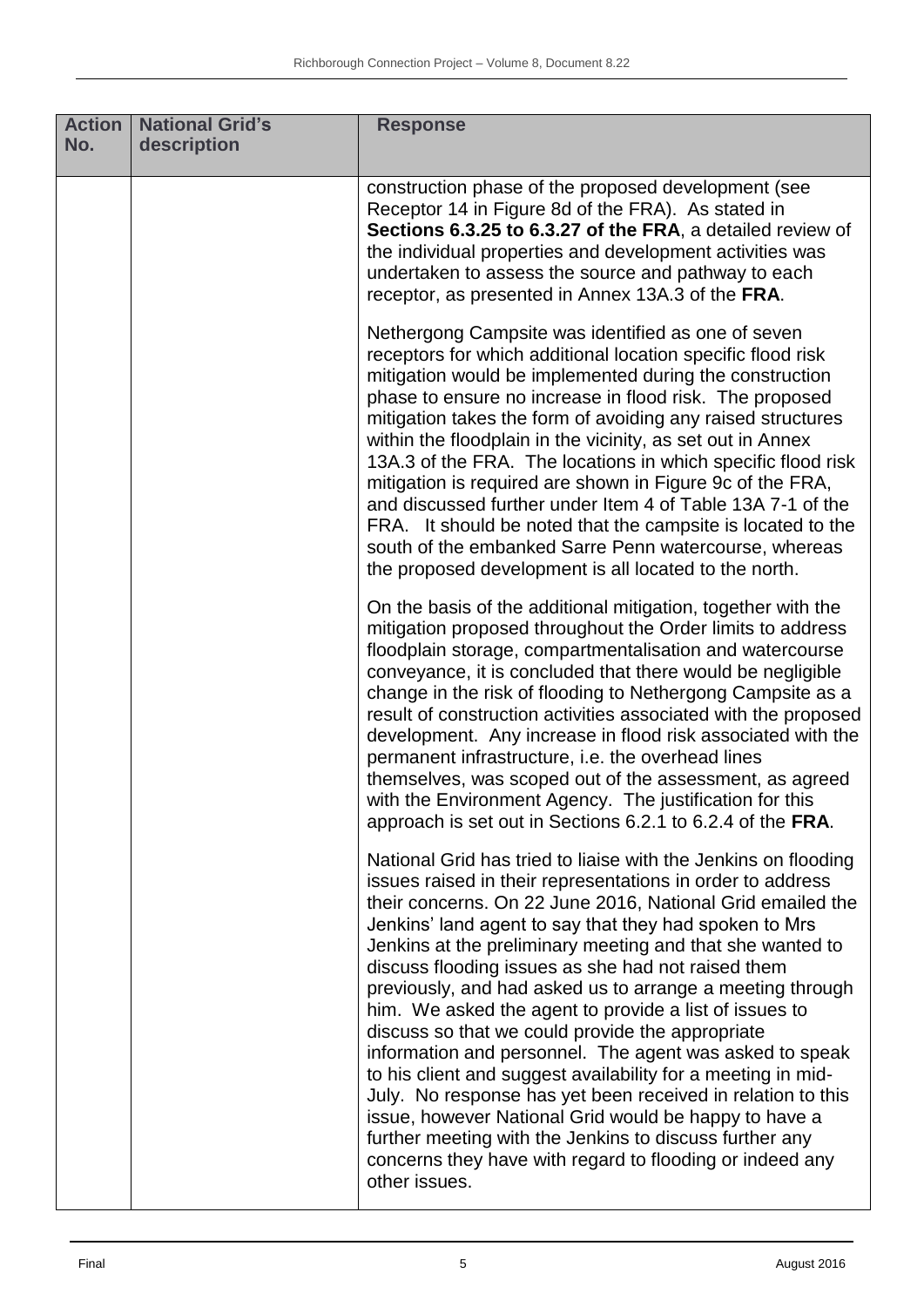| <b>Action</b><br>No. | <b>National Grid's</b><br>description                                                                           | <b>Response</b>                                                                                                                                                                                                                                                                                                                                                                                                                         |
|----------------------|-----------------------------------------------------------------------------------------------------------------|-----------------------------------------------------------------------------------------------------------------------------------------------------------------------------------------------------------------------------------------------------------------------------------------------------------------------------------------------------------------------------------------------------------------------------------------|
| 5                    | Response to Christine<br>Jenkins of Nethergong<br>Camping re lack of<br>information in relation to<br>screening | National Grid has been in contact with Nethergong<br>Camping's land agent on a number of occasions with<br>regard to the issue of embedded environmental mitigation<br>(owl boxes) and enhancement planting as all<br>correspondence was requested to be sent in this way.                                                                                                                                                              |
|                      |                                                                                                                 | Despite a number of attempts to discuss the issue, no<br>further progress has been made regarding a meeting date<br>as National Grid has received no response to these<br>requests. National Grid will continue to seek to liaise with<br>the land agent in order to arrange a meeting date to discuss<br>this issue. Below is a record of the correspondence and<br>meetings that have been held so far in relation to this<br>matter. |
|                      |                                                                                                                 | • $21/10/15$ – PIL feedback meeting held with<br>Nethergong Camping. National Grid explained that 3<br>areas had been identified for a replacement owl box,<br>one of which was along the eastern boundary of<br>campsite. Meeting minutes were sent to their agent<br>on the 17/11/15 along with a plan of area including<br>the potential barn owl box area within the Order<br>Limits                                                |
|                      |                                                                                                                 | • 24/11/16 - National Grid emailed Nethergong<br>Camping's agent offering a meeting with the<br>environmental team. A National Grid Consents<br>Officer and member of the environmental team<br>visited Nethergong Camping on the 3/12/15 at which<br>the relevant land agent for the business was in<br>attendance as well as the owners to have a general<br>discussion regarding the project.                                        |
|                      |                                                                                                                 | 17/3/16 - National Grid emailed Nethergong<br>Camping's agent summarising issues that needed to<br>be discussed for his PILs over terms, and message<br>was relayed that there may be embedded (owl box)<br>and enhancement tree screening at Nethergong<br>camping                                                                                                                                                                     |
|                      |                                                                                                                 | 18/4/16 - National Grid emailed Nethergong<br>Camping's agent attaching an enhancement plan<br>and explaining the tree types and size proposed and<br>explaining the owners ability to vary the proposal<br>National Grid was considering and that agreeing to a<br>scheme was entirely voluntary and subject to<br>ongoing discussions.                                                                                                |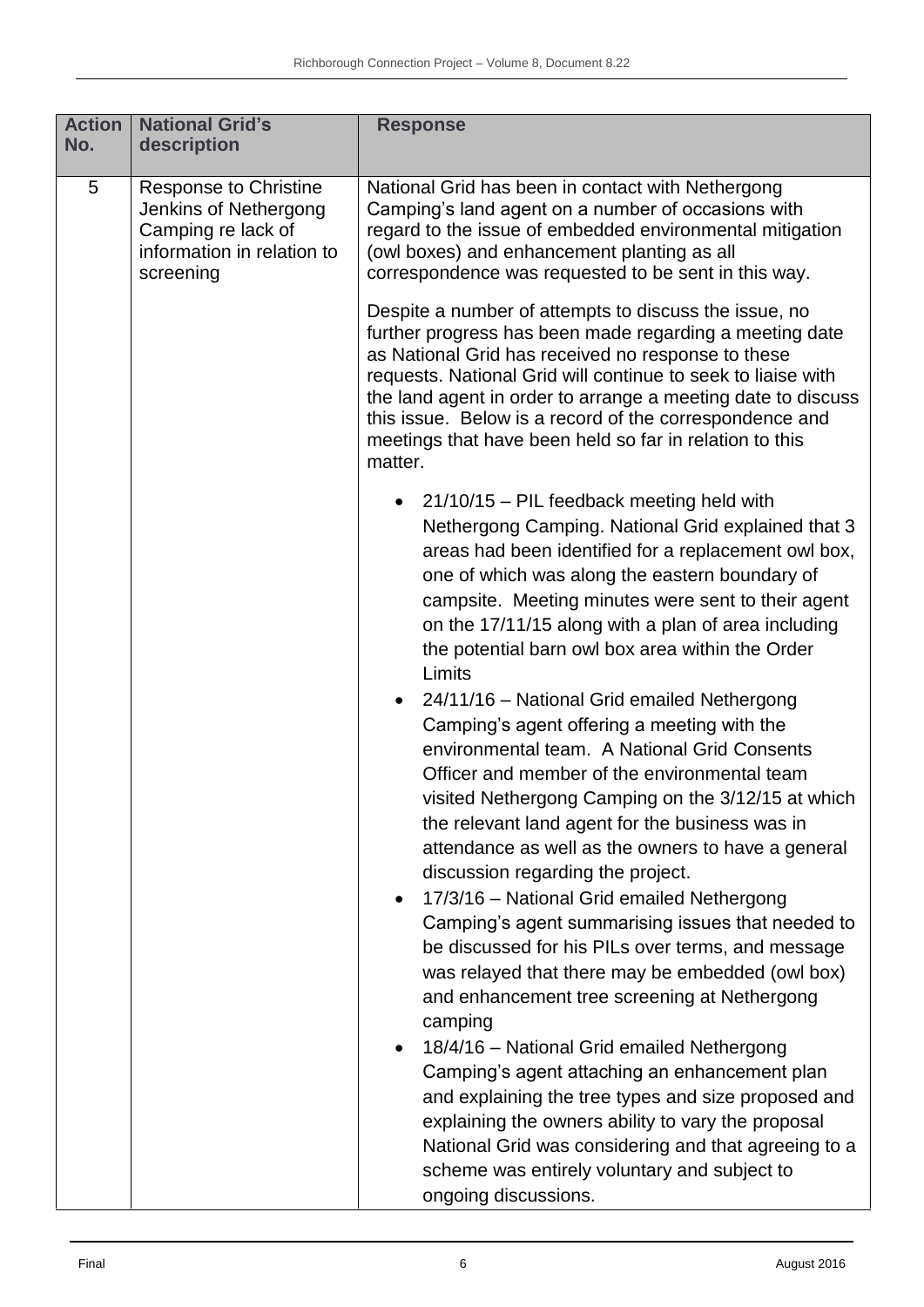| <b>Action</b><br>No. | <b>National Grid's</b><br>description                                                                                                           | <b>Response</b>                                                                                                                                                                                                                                                                                                                                                                                                                                                                                                                                                                                                                                                                                                                                                                                                                                                                                                                                                                                                                                                                                                                                                                                                                   |
|----------------------|-------------------------------------------------------------------------------------------------------------------------------------------------|-----------------------------------------------------------------------------------------------------------------------------------------------------------------------------------------------------------------------------------------------------------------------------------------------------------------------------------------------------------------------------------------------------------------------------------------------------------------------------------------------------------------------------------------------------------------------------------------------------------------------------------------------------------------------------------------------------------------------------------------------------------------------------------------------------------------------------------------------------------------------------------------------------------------------------------------------------------------------------------------------------------------------------------------------------------------------------------------------------------------------------------------------------------------------------------------------------------------------------------|
|                      |                                                                                                                                                 | 25/5/16 - National Grid emailed Nethergong<br>$\bullet$<br>Camping's agent advising that the owl box had been<br>selected to be located elsewhere so no longer<br>needed the Jenkins' land for this, but that National<br>Grid would still like to discuss its proposals for<br>enhancement tree planting.<br>22/6/16 - National Grid emailed Nethergong<br>Camping's agent to say we had spoken to Mrs<br>Jenkins at the Examination Preliminary Meeting and<br>that she wanted to discuss flooding as she had not<br>raised it previously, and she had asked us to arrange<br>a meeting through their agent. National Grid<br>specifically asked for a list of issues to be provided<br>for discussion so that the appropriate members of<br>the project team could be in attendance. The agent<br>was asked to speak to his client and suggest<br>availability for a meeting in mid-July. So far, National<br>Grid has not yet received a response to this request.                                                                                                                                                                                                                                                            |
| 6                    | <b>Response to Richard</b><br>Jones re why 35m pylons<br>are not being proposed<br>in Chislett when they are<br>being used in the Ash<br>levels | It is understood that Mr Jones has queried why low height<br>lattice pylons were discounted near Chislet, which lies in the<br>eastern part of Section B of the route of the proposed<br>overhead line.<br>The Pylon Design Options Report (PDOR) (Doc 7.8)<br>prepared by National Grid in 2015 sets out the appraisal of<br>pylon types considered for the route of the proposed<br>development. The appraisal of pylon types built upon the<br>initial appraisal of pylon types set out in the <b>Connection</b><br><b>Options Report (COR) (Doc 7.7) prepared by National</b><br>Grid in 2014, and took into account the feedback received<br>regarding pylon type. The pylon types considered were:<br>• the standard lattice pylon (approx. 46.5m height);<br>the low height lattice pylon (approx. 35m height); and<br>the T-pylon (approx. 34m height).<br>The approach used in the PDOR was based on National<br>Grid's Approach to Options Appraisal which considers<br>technical, cost and environmental factors for each pylon<br>type.<br>With respect to the part of the route to the south of Chislet,<br>the PDOR reported (in Section 7) the following:<br>T-pylon and low height lattice pylons would<br>7.5.13 |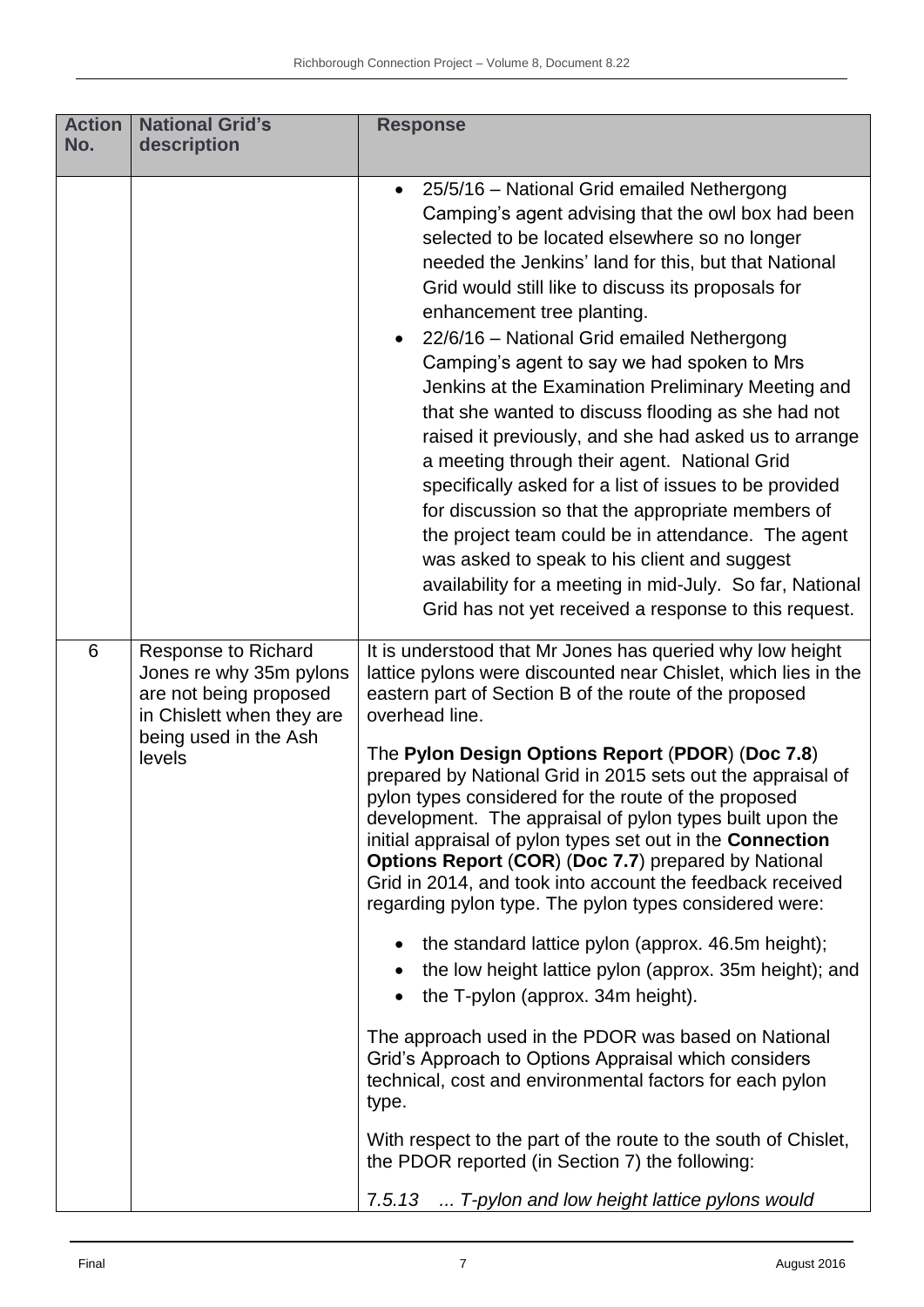| <b>Action</b><br>No. | <b>National Grid's</b><br>description | <b>Response</b>                                                                                                                                                                                                                                                                                                                                                                                                                                                                                                                                                                                                                                             |
|----------------------|---------------------------------------|-------------------------------------------------------------------------------------------------------------------------------------------------------------------------------------------------------------------------------------------------------------------------------------------------------------------------------------------------------------------------------------------------------------------------------------------------------------------------------------------------------------------------------------------------------------------------------------------------------------------------------------------------------------|
|                      |                                       | result in a marginally greater negative impact on habitats<br>within Chislet Marshes, Sarre Penn and Preston Marshes<br>LWS and terrestrial species in the pre-construction,<br>construction and operational (maintenance) phases due to<br>the requirement for greater vegetation clearance related to<br>wider cross arms and conductor positions. As a result, the<br>standard lattice pylon overhead line option is considered to<br>perform slightly, but not notably better than the T-pylon and<br>low height lattice pylon with respect to reduced effects upon<br>sensitive habitats and associated protected and notable<br>species in Section B. |
|                      |                                       | 7.7.5<br>In terms of direct heritage effects, fewer pylons<br>would be required for the standard lattice pylon and T-pylon<br>options than for the low height lattice pylons within this<br>area, reducing the level of ground intrusion and<br>consequently reducing the potential for disturbance of<br>archaeological heritage assets.                                                                                                                                                                                                                                                                                                                   |
|                      |                                       | Lattice pylons would slightly reduce the potential<br>7.7.6<br>for indirect adverse effects by virtue of being more visually<br>permeable in views of and from 'heritage assets' than T-<br>pylons thus lattice pylons would have fewer adverse effects<br>than T-pylons on 'heritage assets' and the narrower<br>standard lattice pylon would have less effect than the low<br>height lattice pylon because fewer are needed resulting in<br>the need to disturb a smaller number of areas.                                                                                                                                                                |
|                      |                                       | 7.7.10 Overall the standard lattice pylon has the least<br>effects on most of the route with the exception of the<br>eastern part of Section B where lower height structures<br>perform slightly better in landscape and visual terms.<br>However, the benefits of the lower height of the T-pylon and<br>low height lattice pylon to the east of Section B are marginal<br>and are outweighed by the additional number of pylons that<br>would be required, therefore, standard lattice pylons are the<br>preferred pylon type for Section B.                                                                                                              |
|                      |                                       | (Please note the revision in red above has been made to<br>ensure that this paragraph accords with the conclusions<br>drawn in para 7.3.35, which states "Although there is not a<br>great deal to differentiate between the three designs, the<br>standard lattice pylon performs best through the first part of<br>Section B whilst the lower height structures perform slightly<br>better through the second part of Section B.)".                                                                                                                                                                                                                       |
|                      |                                       | As noted in the overall conclusions in paragraph 10.6.4<br>"the benefits of the low height lattice pylon to the east of<br>Section B are marginal and are outweighed by the                                                                                                                                                                                                                                                                                                                                                                                                                                                                                 |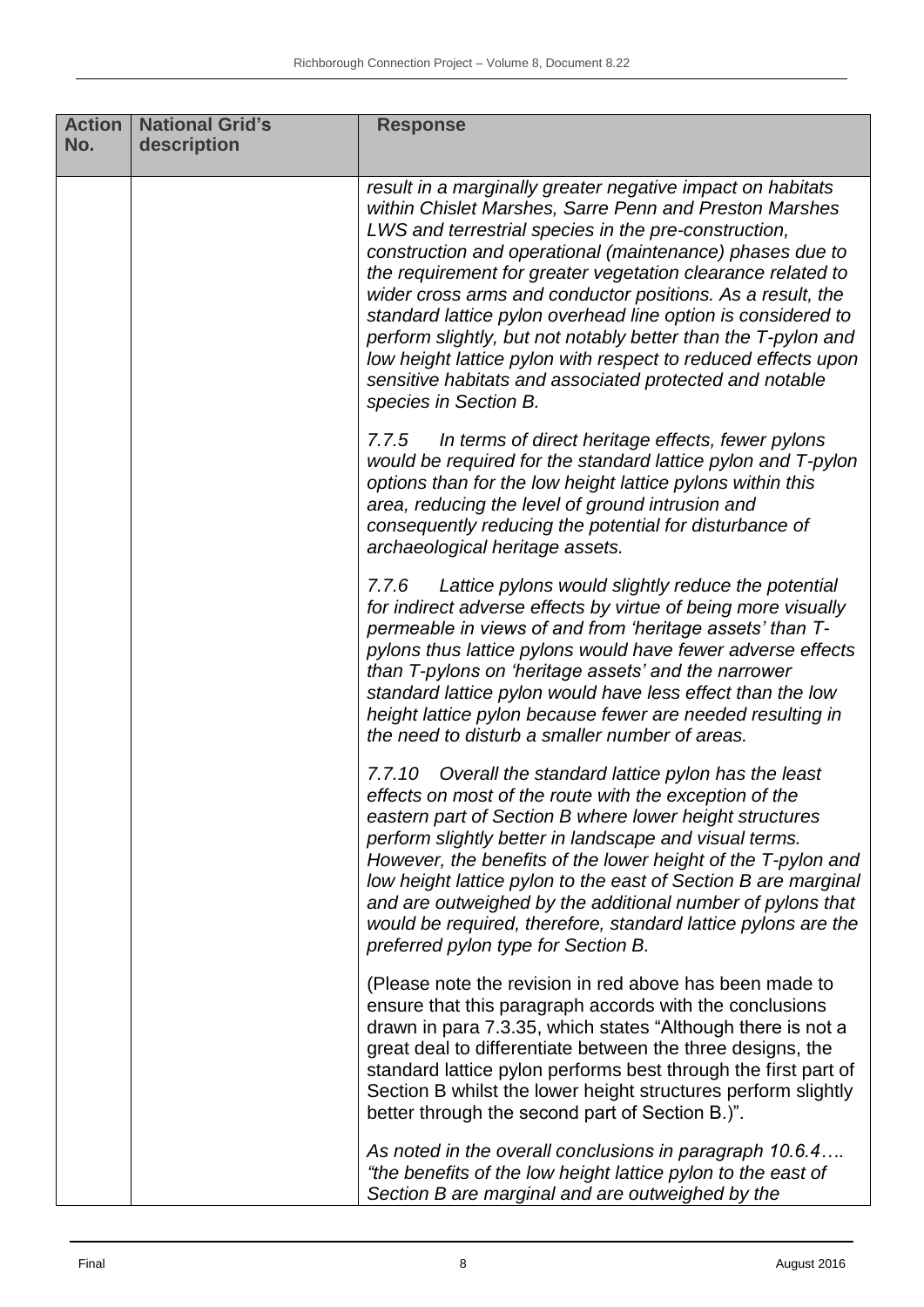| <b>Action</b><br>No. | <b>National Grid's</b><br>description                                                                                                                                       | <b>Response</b>                                                                                                                                                                                                                                                                                                                                                                                                                                                                                                  |
|----------------------|-----------------------------------------------------------------------------------------------------------------------------------------------------------------------------|------------------------------------------------------------------------------------------------------------------------------------------------------------------------------------------------------------------------------------------------------------------------------------------------------------------------------------------------------------------------------------------------------------------------------------------------------------------------------------------------------------------|
|                      |                                                                                                                                                                             | additional number of pylons that would be required. The<br>standard lattice pylon was also considered the preferred<br>pylon type amongst consultees that expressed a<br>preference. There was no technical differentiation between<br>the pylon types in Section B. On this basis the standard<br>lattice pylon is the preferred pylon type for Section B on the<br>basis of environmental and cost grounds".<br>It was on this basis that the standard lattice pylon was<br>chosen for Section B of the route. |
| $\overline{7}$       | Response to Howard<br>Selfe on engineering<br>constraints that mean we<br>cannot avoid<br><b>Kemberland Woods</b><br>altogether                                             | The response to the query raised can be read in Appendix<br>A of this document.                                                                                                                                                                                                                                                                                                                                                                                                                                  |
| 8                    | <b>Response to Howard</b><br>Selfe on validity of 40m<br>of woodland being cut<br>down to create working<br>areas for construction -<br>including 500 year old<br>oak trees | The response to the query raised can be read in Appendix<br>A of this document.                                                                                                                                                                                                                                                                                                                                                                                                                                  |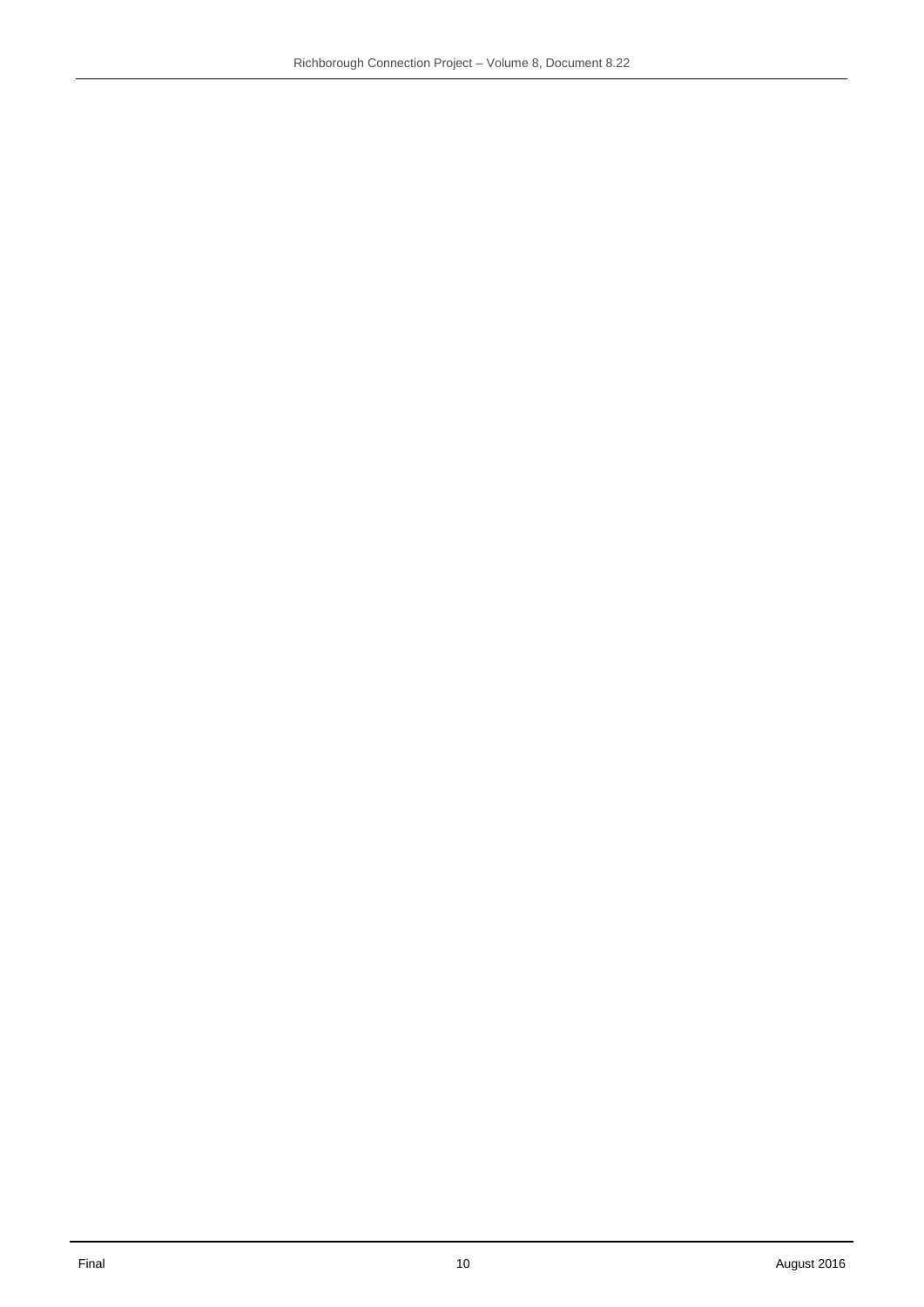# **Appendix A**

# Actions 7 and 8

Response to Howard Selfe on engineering constraints that mean we cannot avoid Kemberland Woods altogether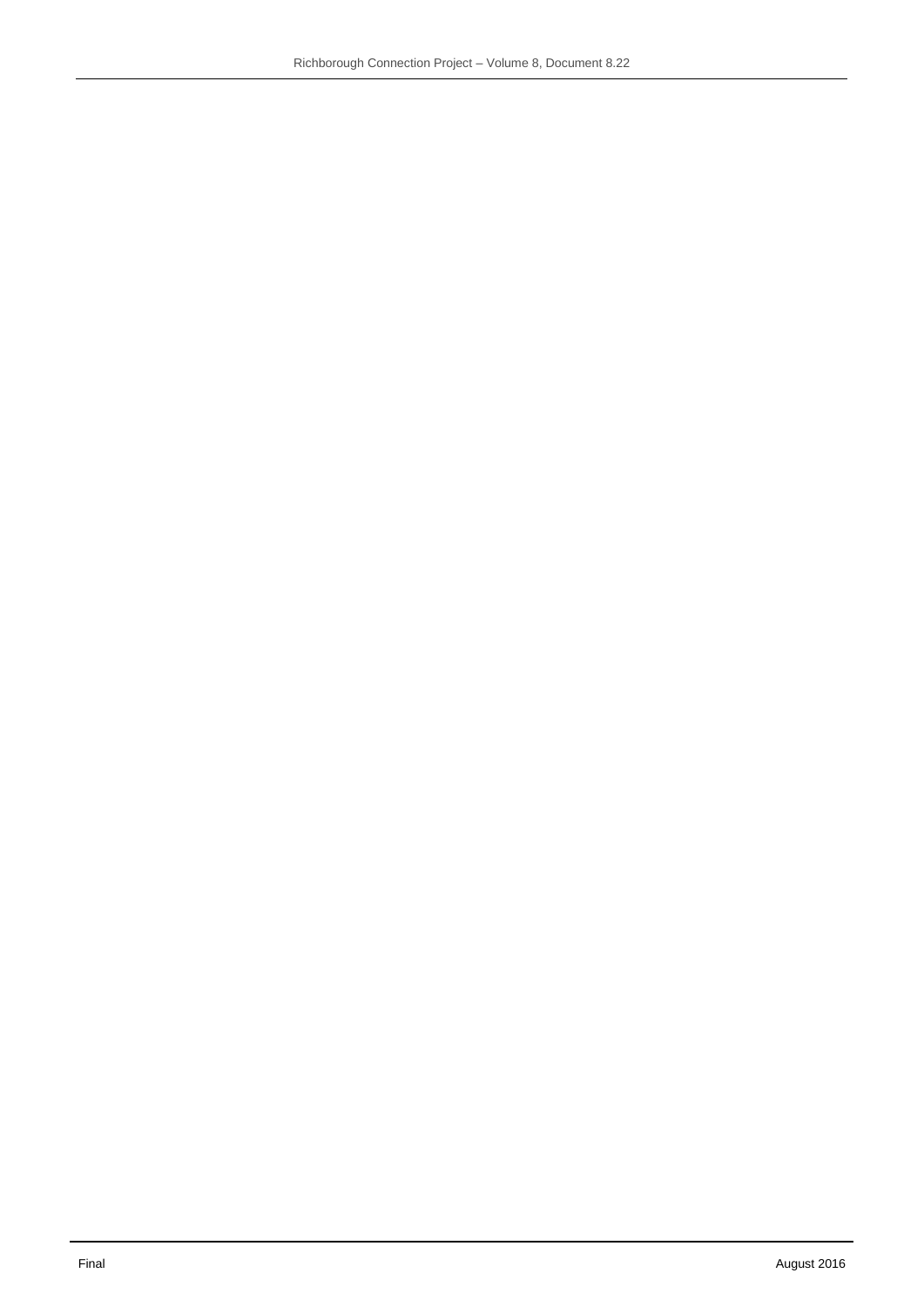### **Table of Contents**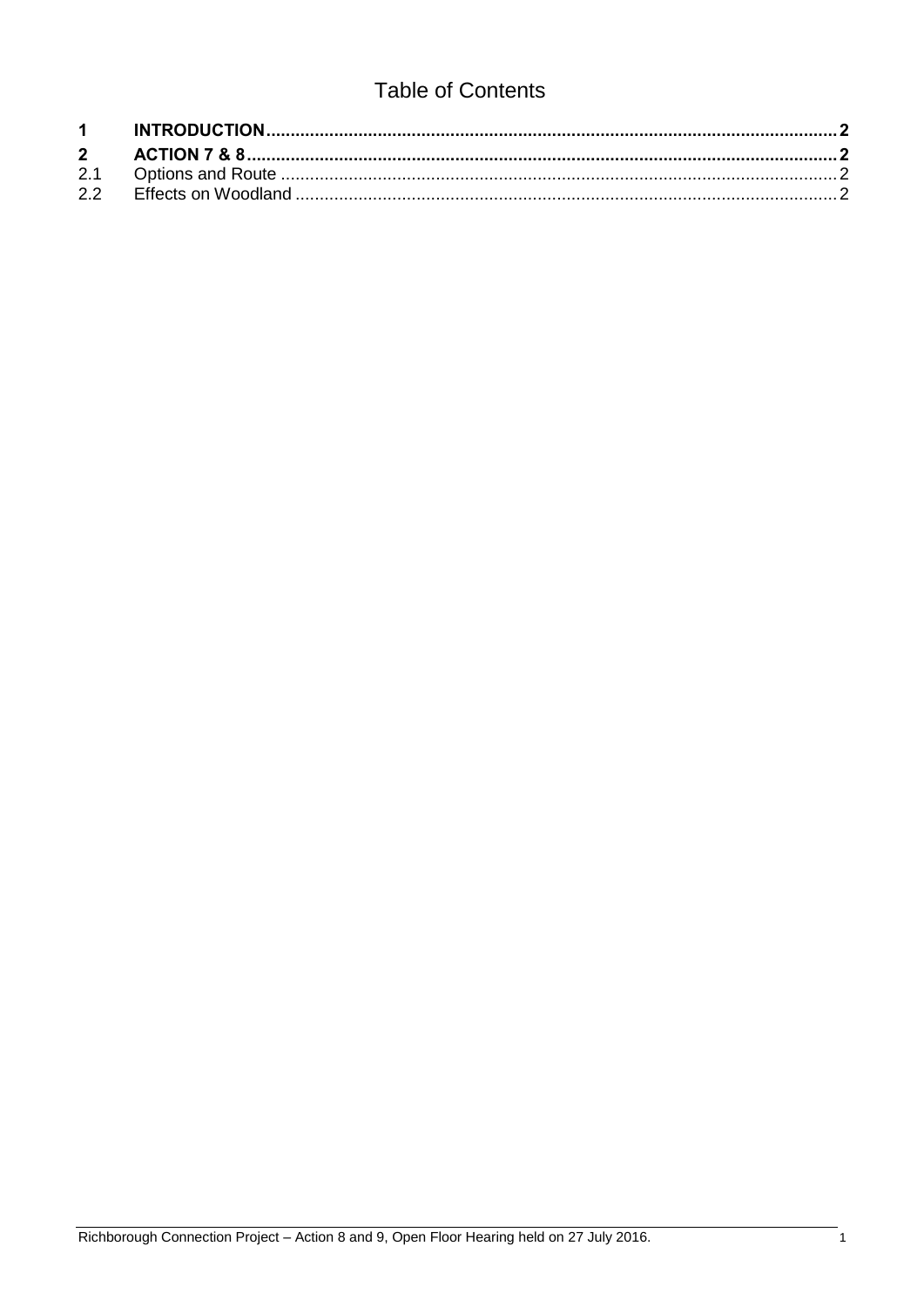### <span id="page-19-0"></span>**1 INTRODUCTION**

- 1.1.1 This hearing note has been prepared in response to Action 7 and 8 of the table shown in section 2 of this document arising from the Open Floor Hearing on 27 July 2016.
- 1.1.2 It is understood that Mr Selfe has queried why an alternative route for the proposed development has not been used to avoid impacts on Kemberland Woods.

### <span id="page-19-1"></span>**2 ACTION 7 & 8**

#### <span id="page-19-2"></span>**2.1 Options and Route**

- 2.1.1 Options to move the route to the north and south at Kemberland Wood were considered as part of the project development process as set out in Section 2.4 of the **Environmental Statement** (**ES**) (**Doc 5.2**). The options to avoid Kemberland Wood by routeing further north are limited by properties to the north and other considerations including buildings and features to do with the proposed South East Water (SEW) reservoir. The route was not moved to the north as this would have brought the route very close to two residential properties as well as several commercial properties on Herne Bay Road.
- 2.1.2 Any alternative route in this area would need to be from pylon PC10 due to the constraints associated with the proposed future SEW reservoir development. This would introduce two additional angle pylons along what is currently a relatively straight section of the route (between pylons PC9 to PC12) which would have an adverse effect on the Special Landscape Area (a locally designated landscape). The additional angle pylons and the 'dog-leg' alignment would introduce more prominent structures into the Broad Oak Valley, visible from the edge of Broad Oak and from Calcott. An additional pylon would be required which has a greater effect on landscape and views. Such an alignment would be contrary to Holford Rule 3 in that it would not take the shortest and most direct approach.
- 2.1.3 The route alignment was selected to pass over narrow lower quality woodland and routeing any further south in Kemberland Wood would result in greater impact on wider higher quality woodland and properties to the west of the wood. The width of Kemberland Wood increases to the south and the preferred alignment will allow the conductors to oversail Kemberland Wood in a single span without the need for pylons within the wood. Movement to the south would also bring the route closer to Broad Oak.

#### <span id="page-19-3"></span>**2.2 Effects on Woodland**

2.2.1 Significant efforts have been made to minimise the effects of the proposed development and associated works on all the woodland, including taking into account the quality of the sections of woodland affected for their current value, and for supporting wildlife. As a result, no pylons are sited within ancient woodland, which is true here and at the other ancient woodland impacted by the project, Lynne Wood. The impacts to these two areas will therefore be associated with the method of working during construction and the long-term management of the overhead line. The methodology for installing overhead lines above existing woodland will require the removal of a small proportion of the trees and management of others but not the destruction of the woodland.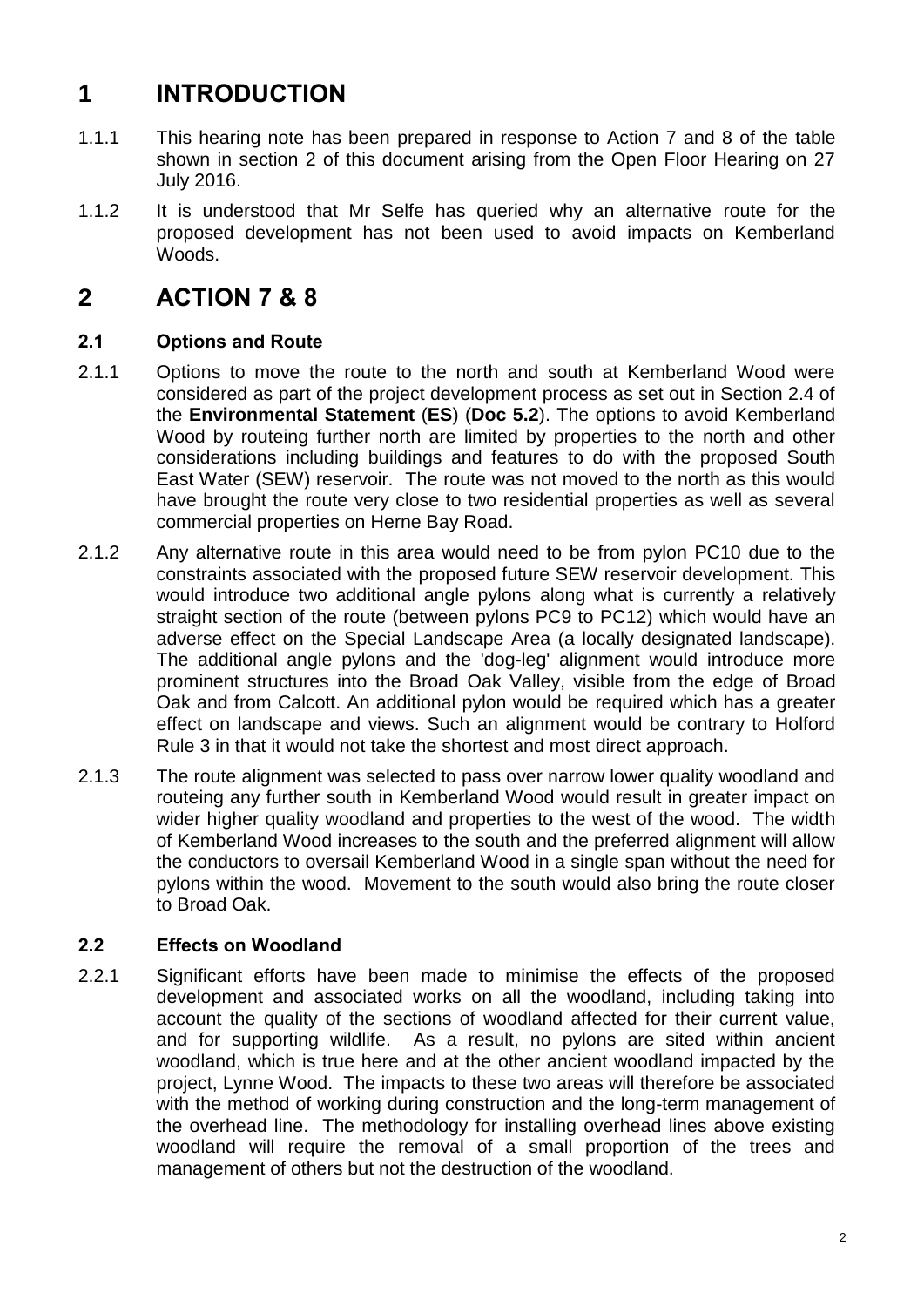- 2.2.2 Ancient woodland tends to have a complex history of human intervention and management as well as ecological and environmental functions. Kemberland Wood is typical of many ancient woodlands in this respect in that it contains a large proportion of coppiced trees. The practise of coppicing is culturally appropriate to the region, which was one of the last parts of the country in which widespread coppicing continued into the mid-20th century. Records also show that large parts of Kemberland Wood were windblown in the 1987 storm and that clearance of this damage constituted coppicing in the northern woodland compartment. The existing regrowth in this area is therefore generally not more than 29 year old, although the stools are much older.
- 2.2.3 Overall there will be no permanent loss of ancient woodland and no construction or dismantling access routes, or permanent structures are proposed within Kemberland Wood. All temporary effects (construction) can be mitigated by measures that will be detailed in a Tree and Hedgerow Protection Strategy. These will include physical protection during the works and also methodological restrictions.
- 2.2.4 It is considered that the effects on Kemberland Wood from the proposed route can be managed (see Chapter 9 of the **ES** (**Doc 5.2**) and the **Arboricultural Impact Assessment (AIA), Doc 5.4.3I**). Kemberland Wood has previously been managed by coppicing and this remains silviculturally appropriate. Coppicing would continue within the easement and would be timed so that construction works could be completed at the beginning of a coppice cycle to avoid damage to branches and stems during conductor stringing. Measures are also proposed to protect soils, roots and coppice stools. Because trees can be coppiced periodically to control their top height, it is possible to retain the woodland intact within the proposed easement without loss of connectivity and without any loss of woodland. As stated in the AIA:

*"7.9.18 The part of [the woodland] that would be affected by the proposed development has been coppiced in the past and contains a majority of trees with form and species conducive to coppicing as a form of ongoing management.*

*7.9.19 The area to be Managed would be coppiced during the dormant season (November to February, inclusive) or, where engineering constraints preclude this, not before 1st September. Prior to the commencement of works, temporary ground protection would be laid across the area to prevent damage to soils and coppice stools would be clearly marked or protected to prevent accidental damage or trip hazards. Following completion of the works, the area would be managed by coppicing."*

2.2.5 It is acknowledged that there will be some removal of mature trees on the edge of Kemberland Wood, however the trees to be removed are not assessed to be ancient or veteran, and their removal is not considered to affect the site integrity of the Little Hall and Kemberland Woods and Pastures Local Wildlife Site or conservation status of the woodland. Trees removed would be replaced in-situ with locally appropriate species. Further detail is provided in the AIA:

> *"7.9.22 At the point where the 400kV line would oversail Kemberland Wood, the eastern boundary of the wood is marked by a row of mature ash trees (G130) and a hedgerow (H91).*

> *7.9.23 Whilst mature trees would be removed from G130, the hedgerow and low level scrub along the boundary would be retained; it is not tall enough to present*